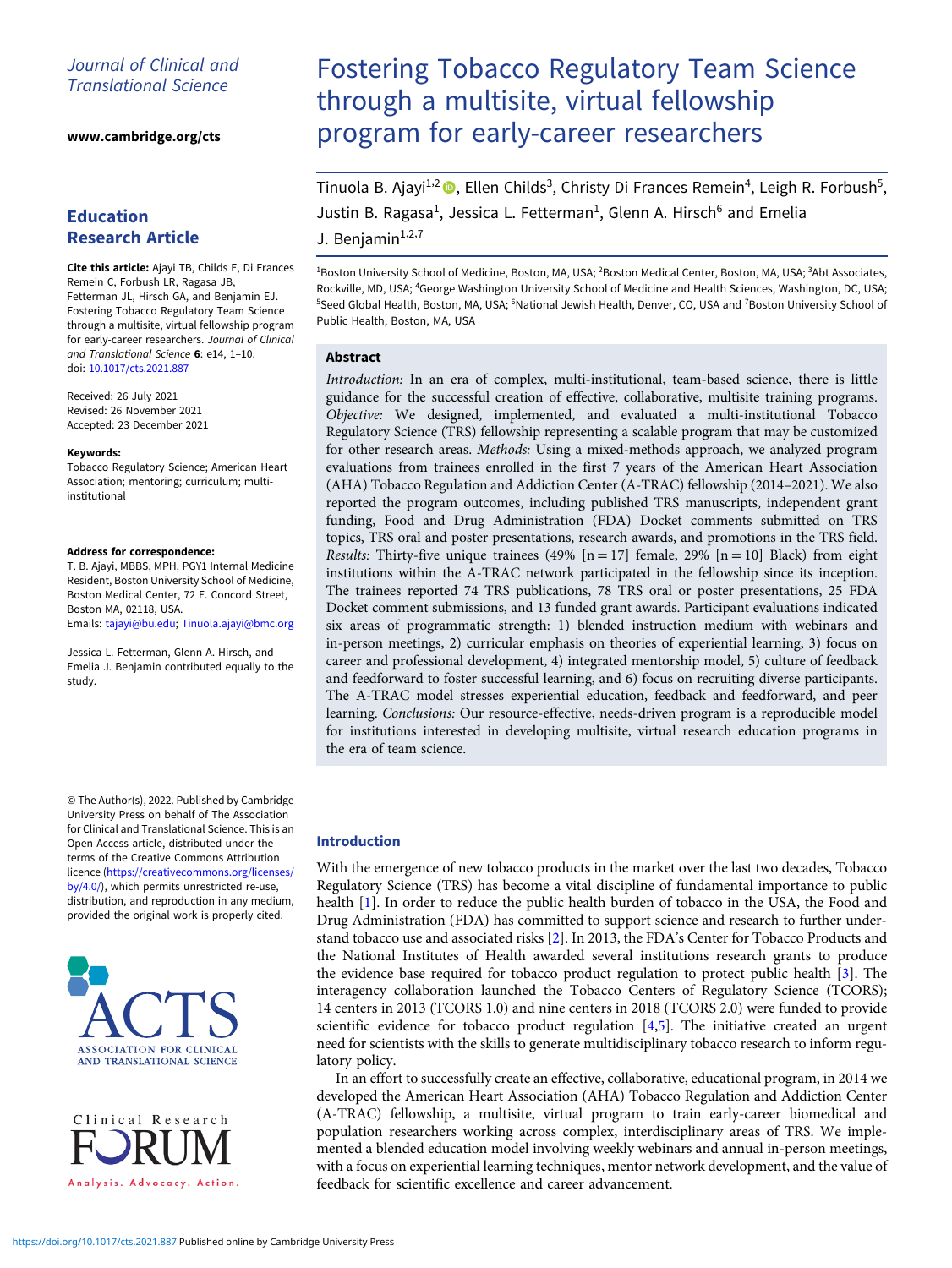

Fig. 1. A-TRAC fellowship core competencies. A-TRAC, American Heart Association Tobacco Regulation and Addiction Center; FDA, Food and Drug Administration.

Given the broad educational requirements of TRS training and the geographically diffused network of TRS researchers [[6\]](#page-9-0), the A-TRAC program was designed to capitalize on developments in online education. Increased innovations in interactive online educational tools have dramatically affected all areas of education, including biomedical research education [[7](#page-9-0)]. Although the need for trained medical professionals is universal, research education programs often are concentrated within large cities, making online program delivery a helpful application in research education and training to less populated regions [[8](#page-9-0)]. Through web conferencing technology, the provision of early-career research and medical mentorship from experienced health professionals has become possible, irrespective of geographic location [\[9,10\]](#page-9-0). The current COVID-19 pandemic and the resulting lockdown mandates have accelerated dramatically the need for online learning and evidence of efficacy at every level in the education spectrum [[11](#page-9-0)]. By engaging in our virtual fellowship program, early-career TRS scholars are provided with a forum to regularly meet and engage with national leaders in the field.

The A-TRAC training program comprises three primary elements: 1) TRS core competencies [[6](#page-9-0)]; 2) career development related to competencies essential to pursuing a scientific career, such as conducting research, abstract/manuscript/grant writing, scientific presentations, and submitting FDA Docket comments (remarks on drafts for proposed FDA regulation and rules before they are promulgated) [\[12\]](#page-9-0) ; and 3) professional development skills, such as developing robust mentoring networks, time management, difficult conversations, and giving effective feedback and feedforward (Fig. 1). Because TRS is a relatively new field, TCORS has defined TRS competencies to guide and align education programs, including topics related to tobacco control, health, addiction, marketing, and litigation [\[6\]](#page-9-0). Additionally, preliminary research suggested that a TRS-specific mentorship training program has the potential to fulfill heterogeneous educational requirements [[13\]](#page-9-0).

Using systematically collected program evaluation data from the first 7 years of the A-TRAC fellowship (2014–2021), we describe the program's components and outcomes. Conceptually, the A-TRAC model need not be discipline specific; rather, it functions as a customizable archetype, providing translatable guidance for developing virtual fellowship programs that seek to combine specialized content knowledge, career and professional development, and intensive mentorship in a highly resource-effective manner.

## Methods

## A-TRAC Multi-Institutional Structure

The Career Enhancement Core (CEC) is the training core within the A-TRAC grant, charged with leading the fellowship. It is the faculty team responsible for coordinating the fellowship's educational activities. The CEC is comprised of A-TRAC investigators and administrative staff. For both iterations of the grant, A-TRAC 1.0 [2013–2018] and A-TRAC 2.0 [2018–2023], the CEC has been tasked with developing the next generation of basic, clinical, population, and translational investigators in tobaccorelated cardiovascular health and policy and to accelerate TRS. Trainees gain expertise in both scientific investigation and public health to inform the FDA Center for Tobacco Products with relevant findings for regulation of the manufacture, distribution, and marketing of tobacco products. We leveraged the outstanding expertise, facilities, infrastructure, and research experience at participating institutions within the A-TRAC grant (Boston University, Wake Forest University, Johns Hopkins University, New York University, University of Louisville, Tougaloo College, Florida International University, and the University of Mississippi Medical Center) to build a robust training curriculum. We also utilized the broad portfolio of these AHA-affiliated institutions' research and training programs by providing opportunities in networking, research collaborations, and peer mentoring for the A-TRAC fellowship trainees.

In addition, the CEC focused on research of the adverse consequences of cardiovascular disease from diverse tobacco products/ uses. We worked with other TCORS sites to develop a rigorous, innovative multi-institutional career and research development program for trainees.

## Recruitment of Trainees

The CEC accepted applications including project proposals for funded and alternatively funded candidates. Some candidates were funded directly through the grant in A-TRAC 1.0 or through CEC pilot awards in A-TRAC 2.0, whereas the alternatively funded candidates received independent funding from principal investigators within the A-TRAC grant. Both sets of trainees had the same expectations for participation and productivity. Successful applicant proposals were within the scope of A-TRAC 1.0 and 2.0 research goals and responsive to one or more of the FDA Center for Tobacco Products research priority areas [[14,15](#page-9-0)].

Applications were evaluated based on the: 1) proposed project's significance and innovation; 2) candidate's demonstrated ability to carry out the proposed project; 3) applicability of research to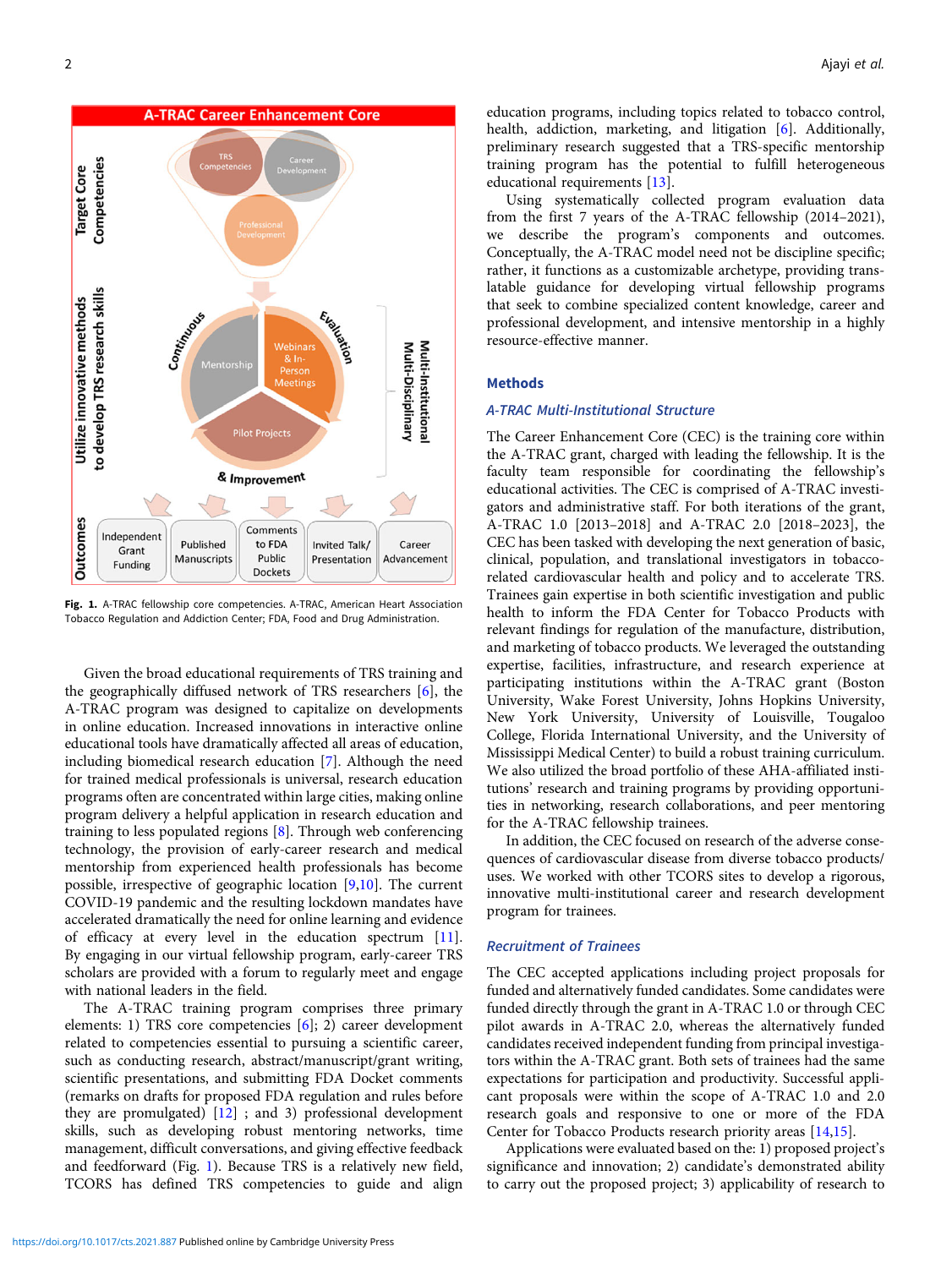A-TRAC's mission and scientific scope; 4) compliance with FDA's regulatory authority and alignment with FDA Center for Tobacco Products research priority areas; 5) strength of research and mentoring teams; and 6) inclusion of a clear and realistic timeline for investigating and publishing the project. All A-TRAC trainee pilot projects required FDA Center for Tobacco Products and NIH approval prior to project funding.

In addition to pursuing a research project, A-TRAC trainees agreed to participate in the fellowship curriculum to learn about the scientific evidence around tobacco addiction, toxicity, health consequences, product diversity, product marketing, legislation, and economics. Institutional mentors of accepted trainees signed a mentoring commitment statement with their trainees. In addition, the trainees committed to attending 75% of the 90-minute weekly webinars and at least two in-person (virtual during the pandemic) annual meetings per year, one being the A-TRAC Annual Meeting with federal partners.

Eligible applicants included current MPH, MD, or PHD candidates, post-doctoral fellows (PhD, MD, MPH, or MSc), early-career faculty, defined as investigators with less than 5 years' experience in TRS. The applications received were from a wide array of disciplines, including toxicology, pharmacology, public health, nursing, medicine, and dentistry. The CEC required applicants' institutional mentors to be A-TRAC grant principal investigators [[16](#page-9-0)] working at the same institution as the trainee.

## Training Model and Curriculum

Wipfli et al. defined TRS competencies across six core domains and five specialized domains to guide emerging TRS curricula and training programs [[6](#page-9-0)]. Using these defined competencies, we constructed an intensive 2-year curriculum for TRS early-career investigators. The curriculum highlighted learning goals in health consequences of tobacco use and population health impact; Tobacco Control Act/FDA regulatory framework; vulnerable populations; tobacco and nicotine product diversity; and tobacco control policies and programs [\[6\]](#page-9-0). It also included elements of tobacco addiction, toxicology, litigation disclosure, marketing/ communication, and economic cost/benefit. The curriculum was designed to concurrently support trainees' research in tobacco science and provide them with crucial tools to pursue successful TRS careers. It was constructed to: 1) develop a strong knowledge base in tobacco science and the adverse effects of tobacco use on the human body; 2) develop an understanding of the history, legislation, and current events around tobacco use and regulation; 3) apply new knowledge to their research and scientific endeavors; 4) gain the professional tools necessary to successfully navigate careers in TRS research, policy, education, and/or advocacy; 5) further build their peer and senior mentoring networks; and 6) make meaningful progress on their proposed research projects over the course of the funding cycle.

A needs assessment performed through an entrance survey at the beginning of each academic year also provided an opportunity to further understand trainees' needs and interests relevant to TRS professional development skills. In addition, the needs assessment informed current and future expansion of our programming. Questions in the needs assessment are listed in Supplement [1.](https://doi.org/10.1017/cts.2021.887)

We utilized a blended-learning, "flipped classroom" (pre-session readings and preparation, experiential learning during webinars) approach to accelerate trainees' career development [\[17\]](#page-9-0) (Table [1\)](#page-3-0). Participants met by video-conference weekly with investigators across a variety of academic and professional fields to develop the above-mentioned skills and competencies. These webinars utilized readings, videos, presentations, activities, and projects to maximize the trainees' learning experience. During the last half hour of each webinar, a designated trainee updated the cohort on the progress of their research through a "work in progress" presentation which included successes and challenges, and then engaged in a feedforward [\[18](#page-9-0)] activity. To distinguish feedforward from feedback, the feedforward process involves reflection on internal standards of excellence based on past performance and the necessary steps the individual needs to attain these standards toward future goals. With feedback, there is an external standard the individual is being evaluated against and is given steps to attain those standards [\[18\]](#page-9-0). Feedback is typically focused on past behavior or performance. Feedforward emphasizes examining options for future performance and goals. The work-in-progress session is one of many opportunities for each trainee to recruit peer and senior feedback and feedforward on their project and practice presenting scientific research to diverse audiences.

The A-TRAC program elements align with the TRS training support provided by Center for coordination of Analytics, Science, Enhancement, and Logistics (CASEL) in TRS. The CASEL TRS Knowledge Center is a centralized online resource for over 1000 TRS investigators where they can access TRS-related events, announcements, learning materials, job postings, funding opportunities, data, and measure resources [\[19](#page-9-0)]. CASEL provides additional training content spanning the TRS competencies but lacks the experiential component implemented by the A-TRAC program. For trainees who are completing academic degrees alongside the fellowship, the A-TRAC experience proves complementary by providing them with broader educational input from national thought-leaders in the field, as well as with a more expansive peer and senior mentoring network to supplement any programmatic mentoring they already receive. When designing the scholastic activities associated with our curriculum, we do not operate on the assumption that trainees already have Individual Development Plans (IDPs); hence, they design IDPs at the beginning of each academic year. Their IDP serves as a guide for their long- and short-term goals for the duration of fellowship.

A recurrent feedback theme from the trainees over the last few years was the desire to closely collaborate with their peers across institutions. In 2020–2021 academic year, we piloted "collaboration pairs" among the cohort of trainees with the permission of their institutional mentors. The concept involved having an assigned partner from another institution who would be included as collaborator and potential middle author on a trainee's project. Other ideas for collaboration included manuscript/grant writing and review.

Another essential aspect of the curriculum is the face-to-face meetings during the academic year. Trainees committed to attend at least two in-person/virtual annual meetings over the course of the fellowship to enhance their ongoing learning and increase their exposure to professional efforts or networks in tobacco science. Pre-pandemic in-person/virtual meetings occurred during the AHA Scientific Sessions, Fall TCORS Grantee Meeting, and A-TRAC Annual Meeting.

## Multilevel Mentoring Network

Russo et al. [\[13](#page-9-0)] reported challenges specific to TRS mentoring, including conveying unique aspects of TRS to mentees and constructing policy-responsive research questions and proposals. In response, we developed TRS mentor training modules for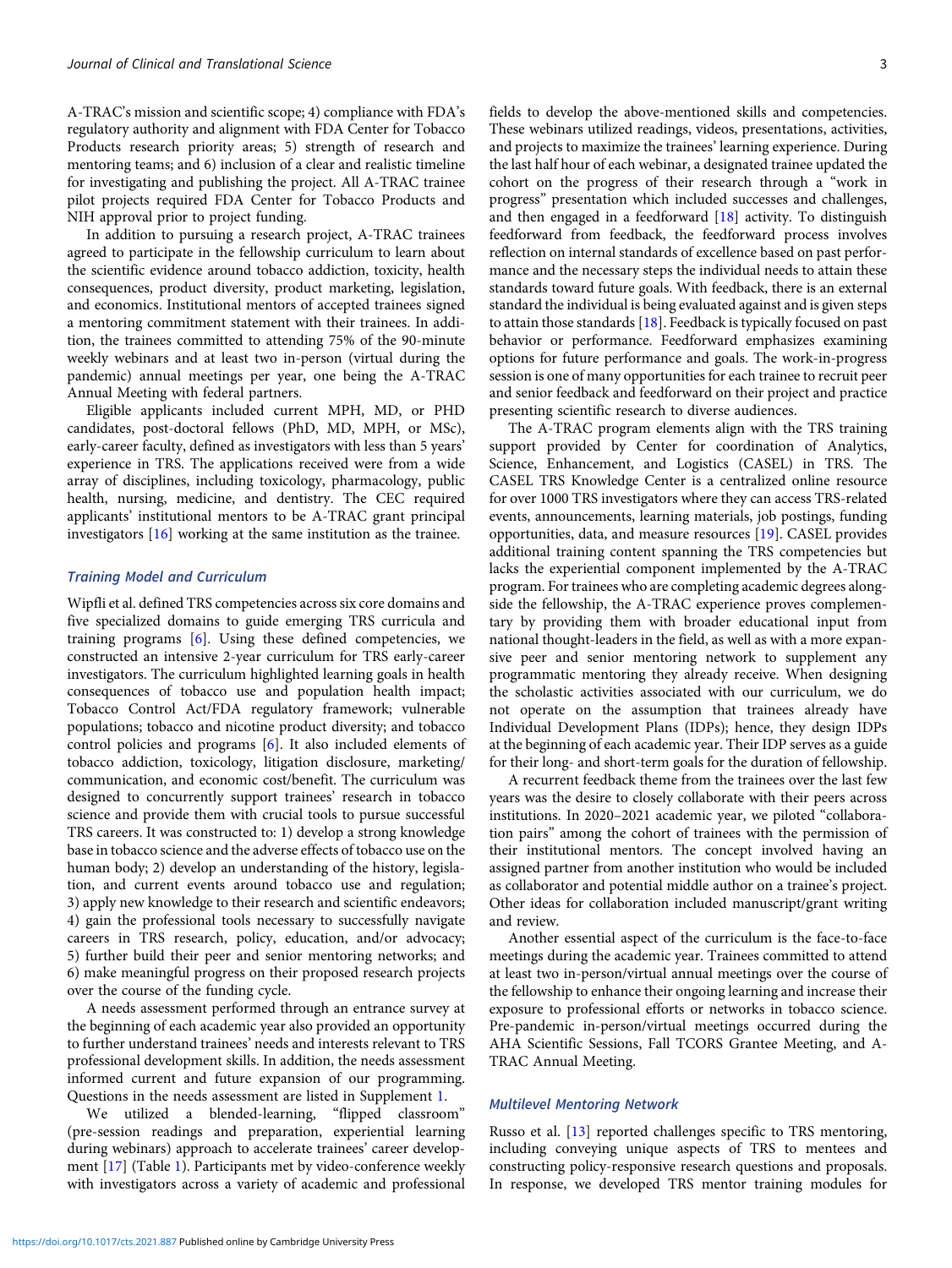<span id="page-3-0"></span>Table 1. Examples of TRS curriculum: topics, objectives, and related experiential activities for weekly webinars

| <b>Topic</b>                                                                                    | Learning objectives                                                                                                                                                                                                                                                                                                        | <b>Experiential activity</b>                                                                                                                                                                                                                                                                                                                                                                                                                                                                          |
|-------------------------------------------------------------------------------------------------|----------------------------------------------------------------------------------------------------------------------------------------------------------------------------------------------------------------------------------------------------------------------------------------------------------------------------|-------------------------------------------------------------------------------------------------------------------------------------------------------------------------------------------------------------------------------------------------------------------------------------------------------------------------------------------------------------------------------------------------------------------------------------------------------------------------------------------------------|
| <b>Dockets</b>                                                                                  | • Describe the process for submitting a<br>comment to the FDA Dockets<br>• Write and submit a comment to the FDA<br><b>Dockets</b>                                                                                                                                                                                         | • Select an FDA Docket currently open for public comment.<br>https://www.regulations.gov/<br>• Read a section of the proposed policy and write a draft<br>comment (<1 page) on the scientific evidence that supports/<br>refutes the proposed policy.<br>• Send to Director of Training and Education the morning before<br>the webinar.<br>• Workshop these Docket comments and give feedback during<br>the webinar<br>• Participants then revise and submit the Docket comment after<br>the webinar |
| Data visualization                                                                              | • Determine what data and statistical results<br>are best displayed in text, tables, and<br>figures<br>• Identify design features of effective tables and<br>figures<br>• Create tables and figures to summarize<br>statistical results<br>• Practice improving data presentation for both<br>scientific and lay audiences | • Prepare the same data in two different figures - one for a<br>lay audience and one for a scientific audience<br>• Send to Director of Training and Education the morning before<br>the webinar.<br>• Workshop these figures and give feedback during the webinar                                                                                                                                                                                                                                    |
| Tobacco and cardiovascular principles                                                           | • Identify the health consequences of active<br>and passive smoking                                                                                                                                                                                                                                                        | Complete assigned pre-webinar resource assignments and<br>come prepared to discuss the following:<br>• What might the FDA look for in terms of biomarkers or<br>subclinical measures of atherosclerosis or toxicity from<br>smoking?<br>• What evidence would the FDA need to form policies using<br>biomarker data?                                                                                                                                                                                  |
| Marketing - translating basic science<br>for the clinical realm and to<br>individuals who smoke | • Learn how to make TRS research and<br>science accessible to patients, policy<br>makers, and the general public<br>• Apply marketing principles to personal<br>research and TRS work                                                                                                                                      | Ahead of webinar, in small, assigned groups:<br>• Pick one of the seven presented advertising techniques and<br>a target audience to build an effective anti-smoking ad<br>• Develop a Strategy Brief to provide background and direction<br>for advertising execution, utilizing consumer insights<br>• Share and workshop the ads during the webinar                                                                                                                                                |
| Grant writing                                                                                   | • Develop strategies to write effective<br>proposals for funding                                                                                                                                                                                                                                                           | • Create a draft Specific Aims to workshop during the webinar.<br>• Identify 1 strength and 1 area for improvement for the Specific<br>Aims page<br>• Comment on how effectively the Specific Aims address the<br>hypothesis/overall goals                                                                                                                                                                                                                                                            |

A-TRAC, American Heart Association Tobacco Regulation and Addiction Center; FDA, Food and Drug Administration; TRS, Tobacco Regulatory Science.

investigators engaged in mentoring TRS early-career researchers using outlined TRS competencies [\[20](#page-9-0)]. We also integrated a multilevel mentoring framework into the curriculum. The mentoring network was comprised of training core mentors, institutional mentors (scientific and career), and peer mentors within each cohort (Fig. [2](#page-4-0)). This unique framework focused on regular, structured mentoring sessions to improve research skills and achieve professional goals, including national presentations, peer-reviewed publications, submission of comments to FDA Dockets, and grant submissions. A critical level of mentorship was via the institutional mentors. Before being formally admitted to the program, trainees had to meet with their institutional mentors to review and sign mentoring agreements. In conjunction with trainees' personal commitment statements, mentoring agreements represented a commitment to investing in the program to reap the greatest possible educational benefits.

The CEC mentors served as another level of mentorship. Our program provided biannual check-ins among mentors, mentees, and CEC personnel to scrutinize the strengths and opportunities to improve the mentoring relationship, the mentee's productivity, and opportunities to improve the fellowship. Additionally, trainees served as peer mentors, providing accountability and feedback on the mentee's progress, opportunities, and challenges.

## Evaluation

To evaluate the impact of our approach, we used mixed methods to conduct a robust educational and program evaluation. We employed the evaluation to promote continual improvement and innovation in TRS training while collaborating with the cross-TCORS training workgroups. Data from evaluations were analyzed and used in real time to facilitate ongoing CEC curriculum and programming quality improvement. The evaluation was designed to assess the curriculum's efficacy, which was constructed based on TRS competencies. By evaluating the individual sessions, we indirectly evaluated the broader TRS competencies defined by Wipfli et al. [\[6\]](#page-9-0).

As part of the ongoing A-TRAC program evaluation, the training coordinator systematically distributed and collected evaluation materials. We conducted: 1) entrance surveys and needs assessments for new trainees; 2) weekly post-webinar evaluations to evaluate the effectiveness and value of weekly webinars; 3)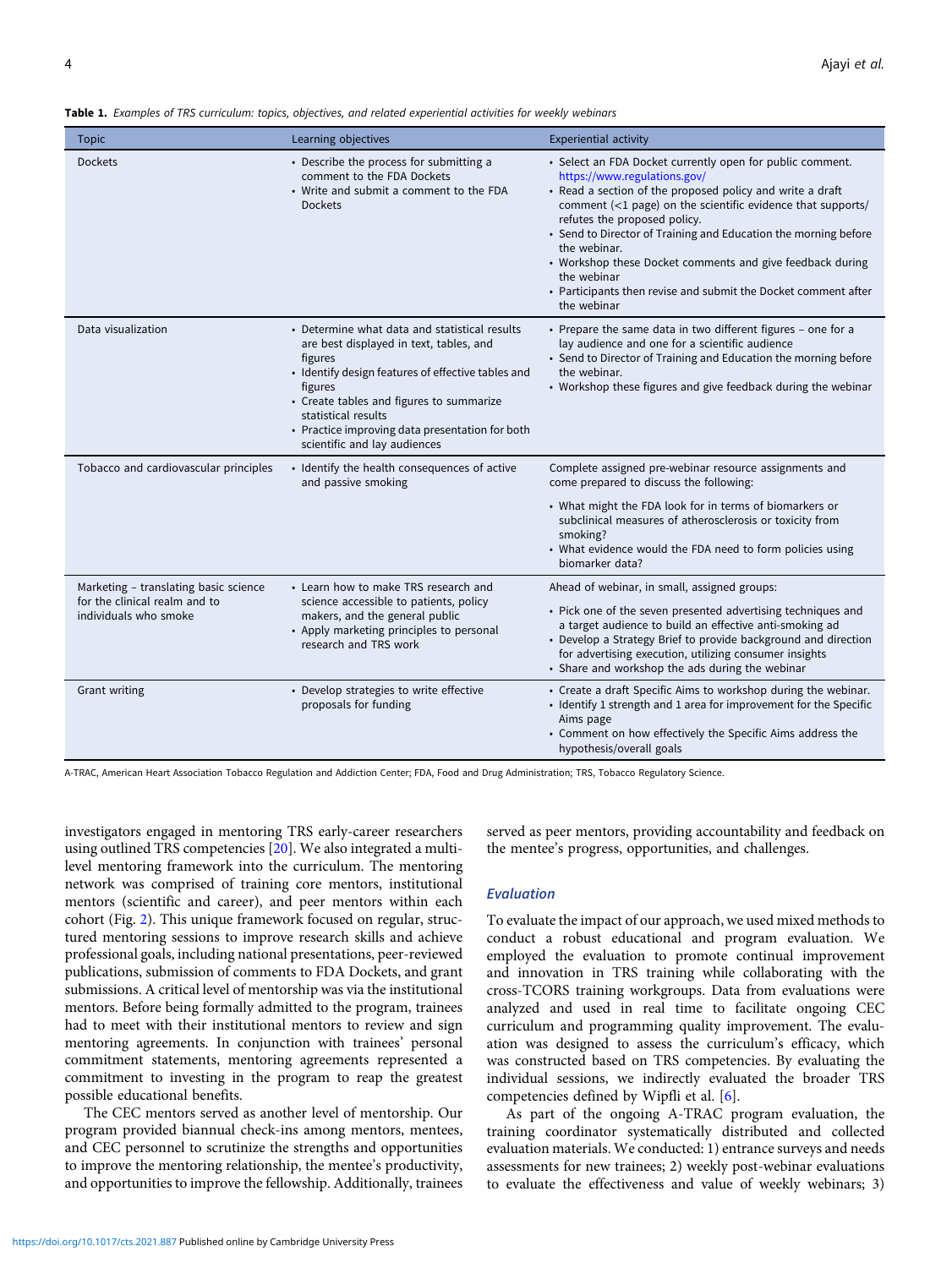<span id="page-4-0"></span>

Fig. 2. Multilevel mentorship framework. A-TRAC, American Heart Association Tobacco Regulation and Addiction Center; TRS, Tobacco Regulatory Science; CEC, Career Enhancement Core.

mid-point and end-of-program satisfaction surveys to measure satisfaction related to overall CEC programming; 4) biannual trainee progress reports completed collaboratively by mentors and mentees to assess the progress of trainees; and 5) mid-point and end-of-program mentoring web-based check-ins between A-TRAC CEC mentors and trainees to assess the effectiveness of our mentorship structure.

Trainees' progress was assessed based on their stated goals, as well as in the following areas: published manuscripts, independent grant funding, FDA Docket comments submitted on TRS topics, TRS oral and poster presentations at conferences or educational venues, and research awards, recognition, or promotions in TRS field. Evaluations from 2014 through 2021 were reviewed and analyzed for relevant themes.

## Data Analysis

We analyzed all qualitative evaluation materials using NVivo qualitative data analysis software (QSR International Pty Ltd Version 10, 2012). Using a grounded theory approach [\[21](#page-9-0)], one study team member reviewed and coded all documents to develop an initial coding scheme. Using the initial coding scheme, another study team member independently coded additional documents and suggested additional relevant codes. During this process, the study team met to discuss all codes and included relevant codes about TRS competencies [\[6\]](#page-9-0). The two members of the study team used the coding scheme to recode all remaining documents, employing an iterative process to discuss new categories that emerged in the transcripts until they reached consensus. Quantitative metrics were measured for program outcomes using absolute counts and percentages. The study received approval from the Boston University Medical Campus Institutional Review Board, and the A-TRAC trainees gave informed consent.

## Results

From 2014 to 2021 (A-TRAC 1.0 and A-TRAC 2.0), the fellowship accepted 35 trainees from eight institutions within the A-TRAC network (Table [2\)](#page-5-0). The trainees were 49% ( $n = 17$ ) female and were racially diverse, including  $46\%$  (n = 16) White, 29% (n = 10) Black,

<https://doi.org/10.1017/cts.2021.887>Published online by Cambridge University Press

and 17.1% ( $n = 6$ ) Asian individuals. There was a wide range of highest degree at application, with the majority being MD-MPH  $(34\%, n = 12)$  and PhD  $(31\%, n = 11)$ . Regarding their career stage at application,  $66\%$  (n = 23) of trainees were post-doctoral researchers, followed by faculty  $(14\%, n=5)$ , research associates (11%, n = 4), and doctoral students (9%, n = 3). Trainees were involved in various types of TRS research: Population Science (63%,  $n = 22$ ), Basic Science (23%,  $n = 8$ ), Translational Science  $(11\%, n = 4)$ , and Clinical Science  $(3\%, n = 1)$ . The most common TRS field was Public Health  $(51\%, n = 18)$ .

In 7 years, we conducted 180 webinars, 24 journal clubs, and 12 in-person meetings (Fig. [3\)](#page-6-0). Trainees reported 74 TRS publications, 78 TRS oral or poster TRS presentations, 25 FDA Docket comment submissions, and 13 funded grant awards (Fig. [3\)](#page-6-0). As at May 2021, the current careers of A-TRAC trainees include faculty (28.6%,  $n = 10$ ), post-doctoral research (34.3%,  $n = 12$ ), non-profit and government agencies  $(5.7\%, n = 2)$ , clinical medicine (20%,  $n = 7$ ), and MD and/or PhD candidates (11.4%,  $n = 4$ ) (Fig. [4](#page-6-0)). Five former trainees currently are A-TRAC 2.0 investigators.

By analyzing trainees' program evaluations and progress reports (Table [3](#page-7-0)), we identified six key components of the fellowship: 1) a blended instruction medium, 2) experiential curriculum, 3) professional and career development, 4) intensive mentoring, 5) focus on feedback and feedforward, and 6) fellow/trainee diversity. (Supplement [2](https://doi.org/10.1017/cts.2021.887)).

#### Key Components of the A-TRAC Fellowship

#### Blended Instruction Medium

A key component of the A-TRAC training core involved the hybrid of video-enabled webinars and annual in-person (virtual during the pandemic) meetings. The requirement for all participants to use webcams enhanced focus and engagement, while the blended instruction approach allowed for geographically dispersed trainees to engage in experiential activities and facilitated networking with TRS faculty across the USA. One trainee noted: "Annual meeting and conferences were really valuable – Weekly meetings and frequent check-ins are helpful tool for accountability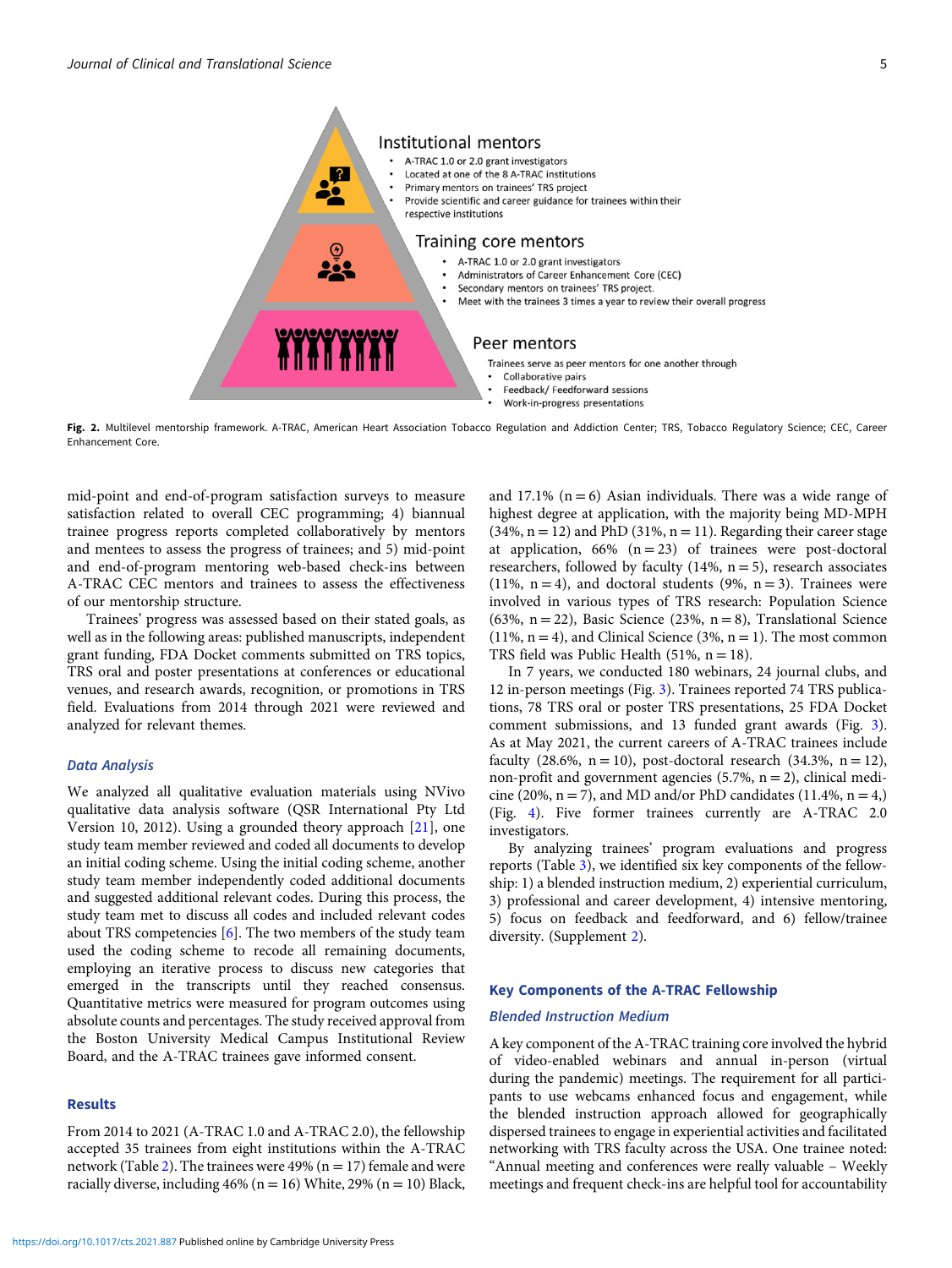<span id="page-5-0"></span>

|                                          | Characteristic                       | $N = 35$       | Percentage |
|------------------------------------------|--------------------------------------|----------------|------------|
| Sex                                      | Female                               | 17             | 48.6       |
|                                          | Male                                 | 18             | 51.4       |
| Race                                     | White                                | 16             | 45.7       |
|                                          | <b>Black</b>                         | 10             | 28.6       |
|                                          | Asian                                | 6              | 17.1       |
|                                          | Other                                | 3              | 8.6        |
| Highest degree at time of<br>application | Masters'/MD<br>candidate             | $\overline{2}$ | 5.7        |
|                                          | MPH/MS/MA                            | $\overline{4}$ | 11.4       |
|                                          | PhD                                  | 11             | 31.4       |
|                                          | MD                                   | 2              | 5.7        |
|                                          | <b>BDS and MPH</b>                   | 1              | 2.9        |
|                                          | MD and MPH                           | 12             | 34.3       |
|                                          | MD and PhD                           | 3              | 8.6        |
| Career stage                             | Research<br>associate                | $\overline{4}$ | 11.4       |
|                                          | Post-doctoral<br>researcher          | 23             | 65.7       |
|                                          | Faculty                              | 5              | 14.3       |
|                                          | Doctoral student                     | 3              | 8.6        |
| Type of research                         | Basic science                        | 8              | 22.9       |
|                                          | Translational<br>science             | 4              | 11.4       |
|                                          | Population<br>science                | 22             | 62.9       |
|                                          | Clinical science                     | 1              | 2.9        |
| Field                                    | Physiology                           | 1              | 2.9        |
|                                          | Communication                        | 1              | 2.9        |
|                                          | Epidemiology                         | 4              | 11.4       |
|                                          | Cardiology                           | 3              | 8.6        |
|                                          | Public health                        | 18             | 51.4       |
|                                          | Environmental<br>sciences            | 1              | 2.9        |
|                                          | Toxicology                           | 6              | 17.1       |
| Type of institution                      | Research<br>University               | 34             | 97.1       |
|                                          | <b>Historically Black</b><br>College | 1              | 2.9        |
| Total number of institutions             |                                      | 8              |            |

A-TRAC, American Heart Association Tobacco Regulation and Addiction Center; FDA, Food and Drug Administration; TRS, Tobacco Regulatory Science.

– Development of valuable expertise in TRS." The virtual format allowed TRS experts nationwide to participate and present on their focus areas, thus broadening trainees' TRS networks while providing focused training from leading scholars in the field. During the COVID-19 global pandemic, the virtual format of the fellowship provided a framework for continued training with minimal disruptions.

<https://doi.org/10.1017/cts.2021.887>Published online by Cambridge University Press

## Experiential Curriculum

The A-TRAC training core designed the curriculum using adultlearning principles including the concepts of self-directed, project-based, and experiential learning [\[22](#page-9-0)]. In our analysis, a significant component highlighted by trainees was the experiential aspect. The trainees entering this program already possessed significant life experiences, and – given their diverse backgrounds – offered useful and nuanced perspectives. Because of participants' varied expertise, emphasis was placed on methods that individualized the learning experience through innovative teaching and learning strategies. Rather than relying upon a traditional, lecture-based format, we emphasized pre-webinar background work to encourage participation in simulation exercises, case studies, problem-solving activities, and group discussion.

We worked with each module's presenter to generate a session facilitator's guide (Supplement [3](https://doi.org/10.1017/cts.2021.887)), including learning objectives, trainees' preparatory work, session timeline, experiential learning methods, primary post-webinar individual commitments regarding new goals and/or behavior change based on the webinar, and ongoing learning opportunities. This is exemplified in a trainee's comment: "I enjoyed having preparatory assignments each week that allowed us to start building knowledge and skills prior to each session." The continued learning opportunities were sometimes formulated as takeaway assignments, such as tasks to finish after the session was complete, to extend the learning process as trainees incorporated training, techniques, or strategies learned during the webinars into daily life (Table [1\)](#page-3-0).

## Professional and Career Development

The A-TRAC fellowship curriculum also focused on issues of professional and career development, with themed sessions interpolated into the broader discussion of TRS competencies. Professional development webinars included topics such as leading effective journal clubs, academic writing, creating poster and oral abstracts, and grant writing/acquiring funding. More general career topics included time management, self-coaching to combat procrastination, career trajectories, elevator pitches, difficult conversations, interviewing, developing a mentor network, work-life integration, and resilience. The career advancement modules were developed using the same pedagogical methodology as the scientific sessions, with a similar focus on making sessions experiential and an even greater emphasis on gaining practical "know-how" for daily life. A trainee noted: "I found the professional development and public speaking opportunities to be [effective]. Providing information and advice on how to prepare for certain steps or issues that may come across as we go through our career[s] was very helpful, particularly for someone just starting out her career."

#### Intensive Mentorship

Given the physical distance and reliance on telecommunications for most ongoing discussions with online mentors, mentoring relationships are prone to being hampered by weak or ineffective communication, thus reducing the effectiveness of the mentorship [[23\]](#page-9-0). To overcome this challenge, the A-TRAC fellowship facilitated a mentorship team, or network, to support trainees. We required all trainees to have a committed primary mentor from their own academic institution with content expertise relevant to their project. The trainees also met virtually with the A-TRAC CEC mentors annually to discuss scientific progress, roadblocks, career plans, and the individual trainee's program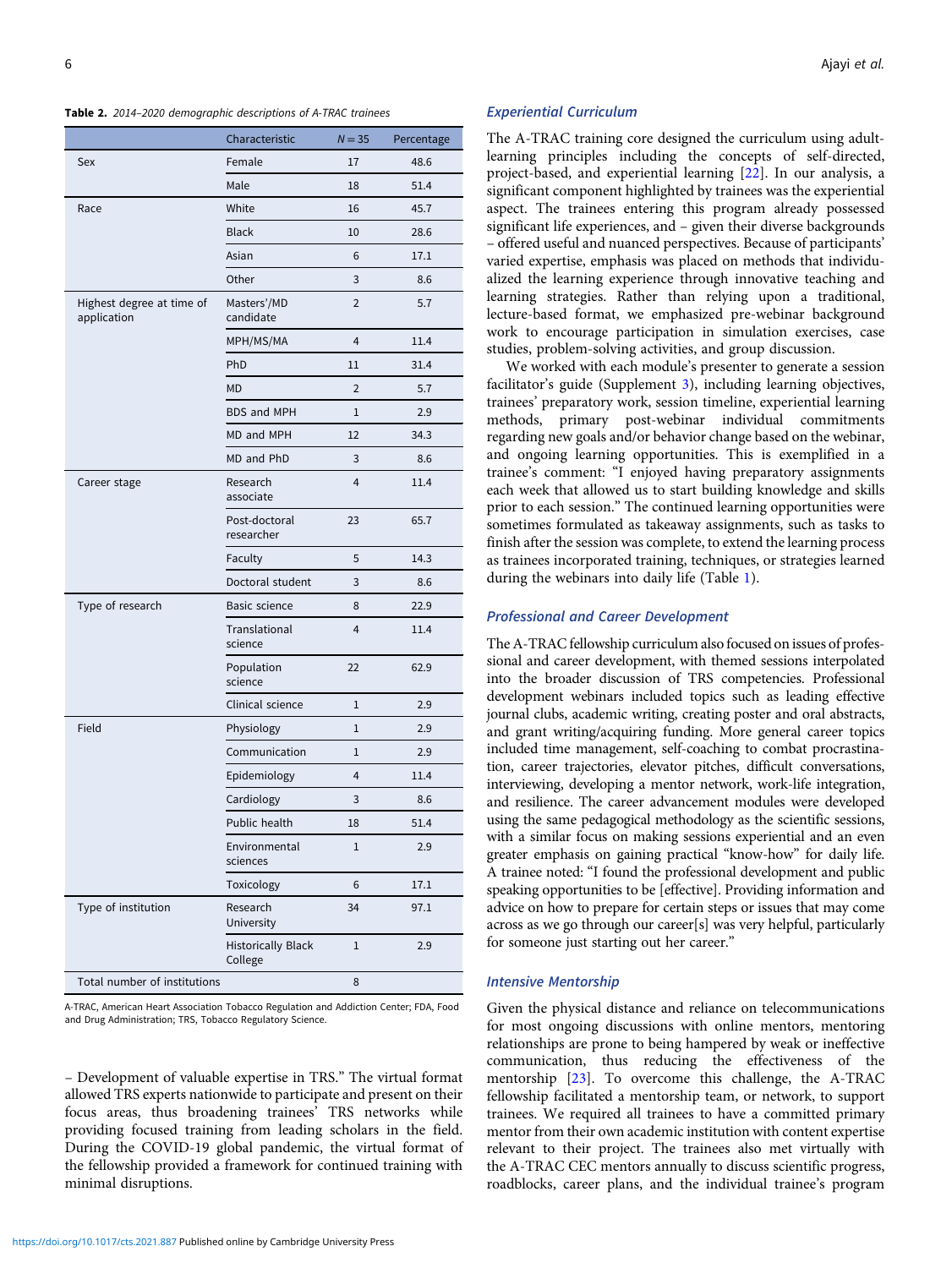<span id="page-6-0"></span>

Fig. 3. 2014-2021 A-TRAC fellowship program outcomes. A-TRAC, American Heart Association Tobacco Regulation and Addiction Center; NIH, National Institute of Health; NHLBI, National Heart, Lung, and Blood Institute; AHA, American Heart Association.

N= 35 Unique Fellows



Fig. 4. Current career of A-TRAC trainees 2014-2021 (May 2021). A-TRAC, American Heart Association Tobacco Regulation and Addiction Center.

goals. One trainee commented: "Having the weekly webinars, mentoring from both [CEC faculty mentor] and my site mentor are allowing me to focus on my work, explore various avenues in tobacco research and gear towards productivity." Furthermore, webinars throughout the program included topics related to mentorship, such as expanding networks through informational interviews, developing relationships with mentors, "managing up" with supervisors and mentors, successfully navigating difficult conversations, and cultivating a range of unique mentoring relationships.

## Focus on Feedback and Feedforward

A theme raised early and often throughout the fellowship was that of the competitive advantage provided by engaging in frequent, specific, high-quality feedback and feedforward. For presentations, manuscripts, grants, and Docket comment submissions, we focused on providing feedback that was specific, timely, and behaviorally based. We found it useful to collect feedback from trainees through summative and formative evaluations in order to facilitate quality improvement of the programming.

In instances when trainees sought suggestions on specific challenges they were facing (e.g., recruiting participants, preparing for interviews, working with mentor), we incorporated a feedforward model [\[18,24](#page-9-0)]. Rather than focusing on past behaviors, we emphasized current and future opportunities for growth and development. A central guiding principle of professional development emphasized by the A-TRAC fellowship conceptualizes bi-directional sharing as an invaluable gift and posits that, when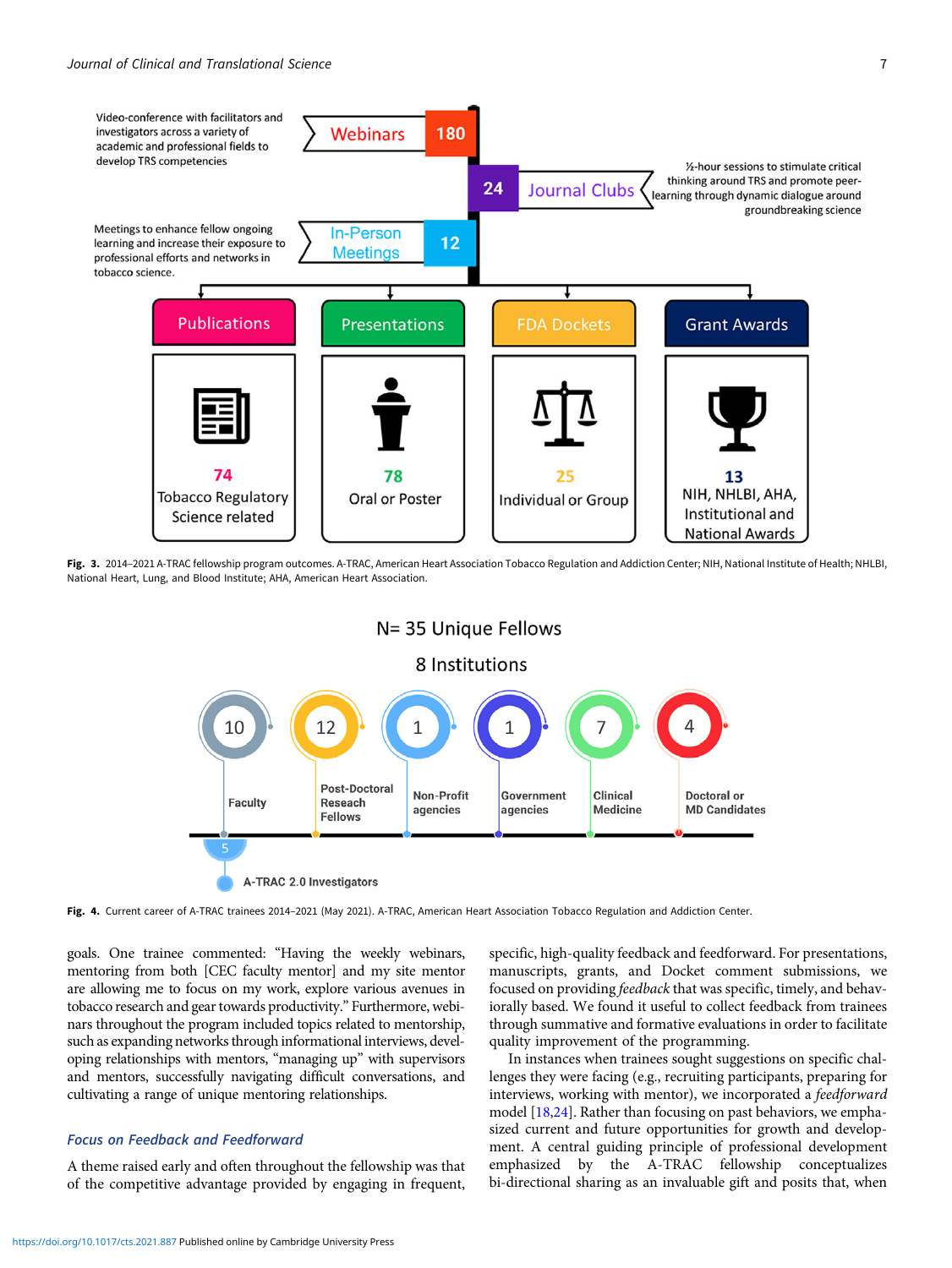#### <span id="page-7-0"></span>Table 3. A-TRAC trainees' quotes related to key components of the fellowship

| Component                                                     | Illustrative quote                                                                                                                                                                                                                                                                                                                                                                                                                                                                                                                                                                                                                                                                                                                                          |
|---------------------------------------------------------------|-------------------------------------------------------------------------------------------------------------------------------------------------------------------------------------------------------------------------------------------------------------------------------------------------------------------------------------------------------------------------------------------------------------------------------------------------------------------------------------------------------------------------------------------------------------------------------------------------------------------------------------------------------------------------------------------------------------------------------------------------------------|
| Blended instruction medium                                    | • The weekly webinars are usually both interesting and engaging.<br>• Annual meeting and conferences were really valuable - Weekly meetings and frequent check-ins are helpful tool<br>for accountability - Development of valuable expertise in TRS.<br>• Our in-person meetings added a personal touch to the fellowship which is often lacking in distance learning<br>programs.                                                                                                                                                                                                                                                                                                                                                                         |
| Experiential curriculum                                       | · I enjoyed how everyone said one strength and area of growth for each fellow. Then the fellow recorded it on<br>their strip of paper, which demonstrated that your weaknesses are your strengths and vice versa when it was<br>folded to resemble the infinity sign.<br>. I enjoyed having preparatory assignments each week that allowed us to start building knowledge and skills prior<br>to each session.<br>• Submitting an FDA Docket comment and mentoring from [the program directors] were the most [effective] about<br>the fellowship for me.                                                                                                                                                                                                   |
| Professional/career development                               | • I found the professional development and public speaking opportunities to be [effective]. Providing<br>information and advice on how to prepare for certain steps or issues that may come across as we go<br>through our career was very helpful, particularly for someone just starting out her career.<br>• The balance of professional development content and TRS content is a key strength of the fellowship and I<br>enjoyed the variation in webinar topics.<br>• The fellowship is a tremendously valuable experience and has been very successful in launching my career in<br>tobacco regulatory science. It was a transformative opportunity in many ways, including access to high-quality<br>mentoring, scientific training, and networking. |
| Intensive, multi-layered mentorship                           | I am very much grateful and honored to be a graduate AHA fellow. I enjoyed working with and learning from<br>my great mentors in this fantastic program.<br>• Fellowship is rigorous and on-site mentoring is [effective]<br>• The mentorship has been invaluable. Accountability has helped to achieve goals set out at the beginning of the<br>fellowship.<br>• Having the weekly webinars, and mentoring from both [CEC faculty mentor] and my site mentor are allowing me<br>to focus on my work, explore various avenues in tobacco research and gear towards productivity                                                                                                                                                                             |
| Focus on feedback and feedforward                             | . I enjoyed the training very much! I've learned a lot and it stimulated me for personal and professional<br>self-improvement! Thank you for your valuable time and sincere feedbacks!<br>• The guidance from the trainees and [the project PIs] has helped me tremendously.<br>. I really enjoyed the feedback from the mentors. They all had valuable insights to share on my research.<br>• The presentation sessions on the webinars help the trainees to develop presentation skills and an ability to<br>provide constructive criticism - both useful characteristics in scientific careers.                                                                                                                                                          |
| Diversity of trainees and peer mentoring<br>and collaboration | • Meeting people from [different] institutions and opportunity to get generous feedbacks from people with<br>[different scientific] backgrounds was particularly valuable.<br>• The [different] areas of expertise of the trainees make for an exciting and collaborative experience.<br>• The experience of moving through the program with a cohort was also very enriching and made the experience<br>fun and stimulating.<br>• The networking opportunities at A-TRAC are endless. We as junior scientists learn more from working with other<br>scientists than any other methods [sic] and A-TRAC fellowship provides hands on collaboration with the best ones<br>in the field.                                                                      |

A-TRAC, American Heart Association Tobacco Regulation and Addiction Center; FDA, Food and Drug Administration; TRS, Tobacco Regulatory Science.

constructively oriented, feedforward can be a unique and powerful tool for growth.

Trainees learned how to request, receive, and give both feedback and feedforward effectively throughout experiential webinars, during peer presentations, and while meeting with their mentors. We built time into the curriculum for regular interactions regarding trainees' work, focusing on specific comments about behavioral actions rather than on critiquing personality traits: A trainee remarked: "The presentation sessions on the webinars help the trainees to develop presentation skills and an ability to provide constructive criticism - both useful characteristics in scientific careers."

## Fellow/Trainee Diversity

A focus on diversity and inclusion has been an important facet of the A-TRAC fellowship from the program's inception. Based on theories grounded in the strength of interdisciplinary groups [[25,26](#page-9-0)] and peer learning, trainees were selected across a wide spectrum of demographic groups, training experiences, career levels, disciplinary fields, institutional affiliations, and research areas. TRS is a broad field, encompassing diverse subject areas, from biochemistry and molecular biology to epidemiology and health policy. The A-TRAC training core fostered a community that included researchers from across a range of disciplines, providing space for participants to learn from each other through sharing their unique knowledge and expertise. Early research shows the cooperative social exchange between equal partners and more experienced peers is vital in peer learning [\[27](#page-9-0)–[30](#page-9-0)]. A-TRAC trainees varied by career stage, ranging from MPH students to early-career MD/PhD faculty members.

Participants also were geographically dispersed, with trainees at varied institutions across the USA, which provided opportunities to collaborate across institutions. The interdisciplinary, culturally diverse makeup of the fellowship cohort lent itself to cooperative learning [[31\]](#page-9-0), broadening the fellowship focus from merely gaining knowledge from expert presenters and mentors to fostering a diverse community of learners sharing information. This finding was emphasized by a trainee: "The [different] areas of expertise of the trainees make for an exciting and collaborative experience."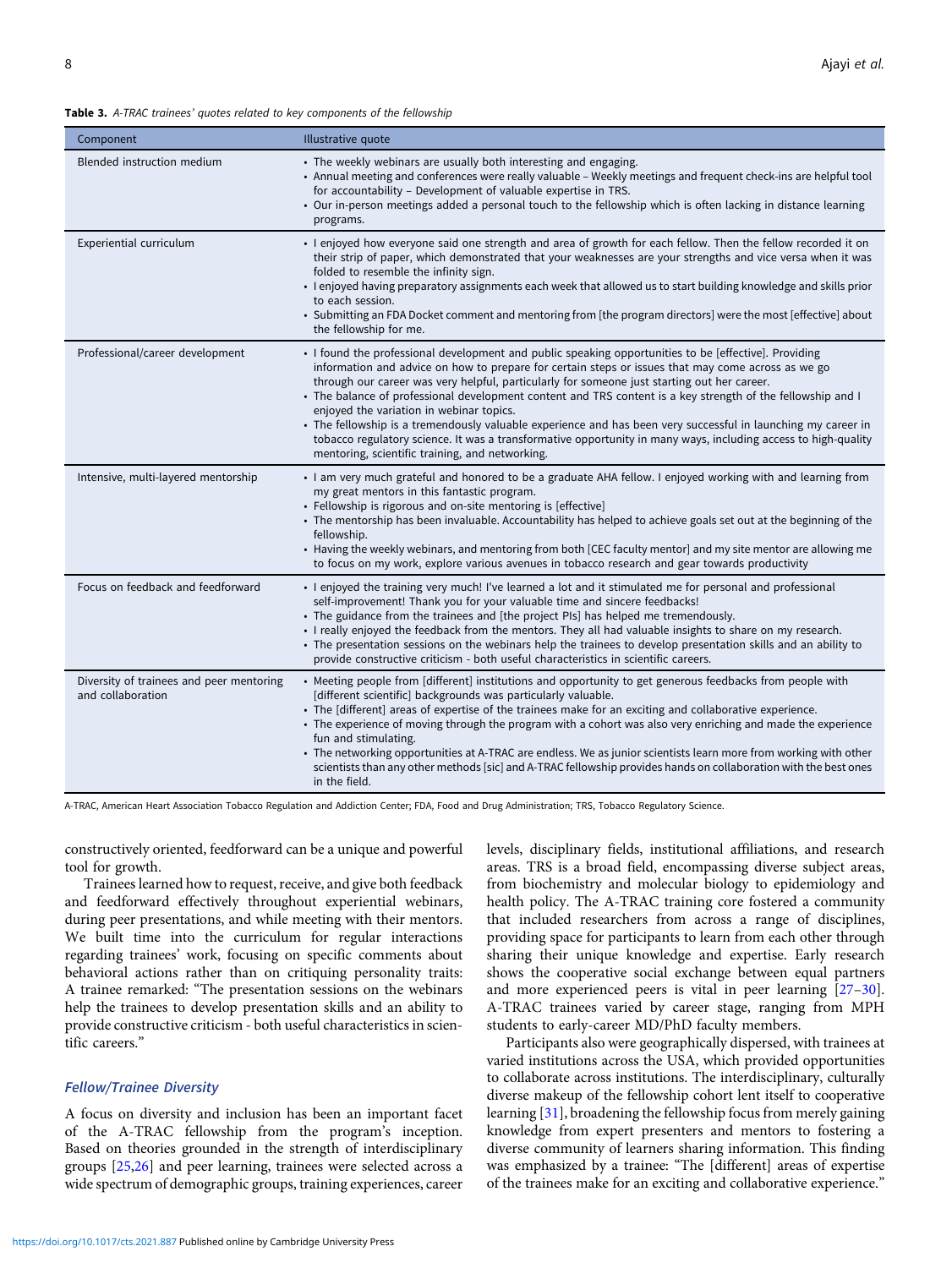#### Discussion

In our analysis of the ongoing evaluation activities of the A-TRAC fellowship, we report that the program effectively combined several important characteristics to support new scholars in TRS. The blended medium of webinars and annual in-person/virtual scientific meetings allowed for regular interaction among geographically dispersed trainees. Our experiential curriculum, based on adult-learning principles, engaged students to learn, practice, and incorporate the educational material into their research and lives. Intensive multilevel mentorship at the trainees' home institutions, as well as across the broader field of TRS, helped to bond all project components to support trainees through critical stages of career and professional development. The focus on feedforward, including learning the value of giving and receiving helpful critiques, is vital to future professional development. Trainee diversity created a forum for multidisciplinary learning and teaching, providing opportunities for peer mentoring, as well as cross-disciplinary and cross-institutional collaborations. In examining the broader literature pertaining to multisite, multidisciplinary training and mentorship programs, we note that the A-TRAC program is unique in its focus on experiential learning, as well as the importance of feedback and feedforward for development and peer learning.

Through seminars, presentations, collaboration pairs, and informal discussion opportunities, trainees developed group cohesion, discussed sensitive topics in career and professional development, and engaged in opportunities for broader TRS networking. A potential weakness of online learning and training programs may involve the lack of connection and communication with trainers and mentors. In-person meetings were particularly effective for discussing complex and/or personal topics, such as work-life integration, resilience, mentorship challenges, and difficult interpersonal conversations, as well as for practicing presentation skills.

The focus on mentorship instilled a strong sense of accountability within the fellowship. Not only were trainees accountable for acquiring TRS knowledge and experiences, they also were expected to develop professionally by filing Docket comments with the FDA and submitting manuscripts and grant applications. Throughout the fellowship, participants reported on specific goals during one-on-one meetings and regularly communicated research progress during webinars to obtain feedback.

Although our analysis was based on program evaluation materials regularly collected from trainees throughout the A-TRAC fellowship, we identified other overarching components of the program that render it an appealing model for adoption in other fields: resource effectiveness, customizability, and scalability; needs-driven programming; and operations-level organization.

## Resource Effectiveness, Customizability, and Scalability

In our innovative model, A-TRAC trainees learned in a cohort structure, in which experienced research CEC mentors in the training core serve as secondary mentors in addition to the trainees' institutional mentors. Our model was designed to capitalize on the resource-effectiveness of the blended instruction approach that allowed a set of diverse and geographically dispersed scholars to learn together. The costs of annual in-person meetings were offset by the negligible expense associated with weekly webinars, which trainees joined from any location with an internet connection. Since webinar presenters were located at research universities across the country, it would have been impractical

and expensive to bring all these scholars on-site for weekly meetings in a traditional classroom format.

We envisioned that similar models could be employed to facilitate team science for other areas of research focus at both domestic and international levels. The A-TRAC model has served as a foundation for several other multisite and multi-institutional training programs within the AHA Strategically Focused Research Network (SFRN). The training program has been adapted by AHA SFRN Center grants including research training areas in Atrial Fibrillation [[32](#page-9-0)], Cardiometabolic Health and Type 2 Diabetes, Health Technology, and Innovations and Disparities in Cardio-Oncology. Many adaptable concepts originally featured in A-TRAC – including the use of virtual multi-institutional mentored research and multilevel mentoring network – have been replicated in these individual training programs. In particular, such models are useful for connecting low-resource sites with higherresource collaborators in order to facilitate shared learning among trainees. However, unique training considerations specific to A-TRAC are the regulatory implications of the research carried out by the trainees. Evidence generated by their research questions is used by the FDA to write policy on tobacco regulation. This regulatory framework and context may not be applicable to other training programs.

#### Needs-Driven Program

The second central component of the A-TRAC fellowship's success involved its focus on being driven by the needs of participants. We regularly captured program evaluation feedback to improve the fellowship. Trainees completed online pre-fellowship needs assessments, satisfaction surveys at the mid-point and end of each program year, and session-specific feedback forms after each webinar and in-person meeting. The systematic, consistent participant feedback helped to improve the program through filling gaps in TRS competencies and career development needs and providing cogent suggestions for future iterations of the fellowship.

#### Operations-Level Organization

The third major component related to the success of the A-TRAC fellowship involved the operations-level organization. A program with this level of intensity and training was enabled by a Director of Training and Education. Previous and current A-TRAC Directors have possessed doctoral- or master's-level training in related areas, including program evaluation, adult education, and public health and have maintained responsibility for managing and facilitating all components of training and program evaluation. The Director devoted time to meeting with each facilitator in-person or via videoconferencing at least once prior to sessions to assist with the development of curricula focused on principles of adult learning and spent time carefully considering changes to the curricula. The Director also was available to trainees for regular check-ins to maintain productivity and troubleshoot challenges.

## Limitations

Our analysis of the A-TRAC program has strengths and limitations. By analyzing ongoing program evaluations, we were able to observe areas of growth and development in both the program and the trainees – and to track how improvements in program implementation have been integrated over time.

However, we acknowledge substantive limitations. First, this is a study of program evaluation materials from one TRS program,